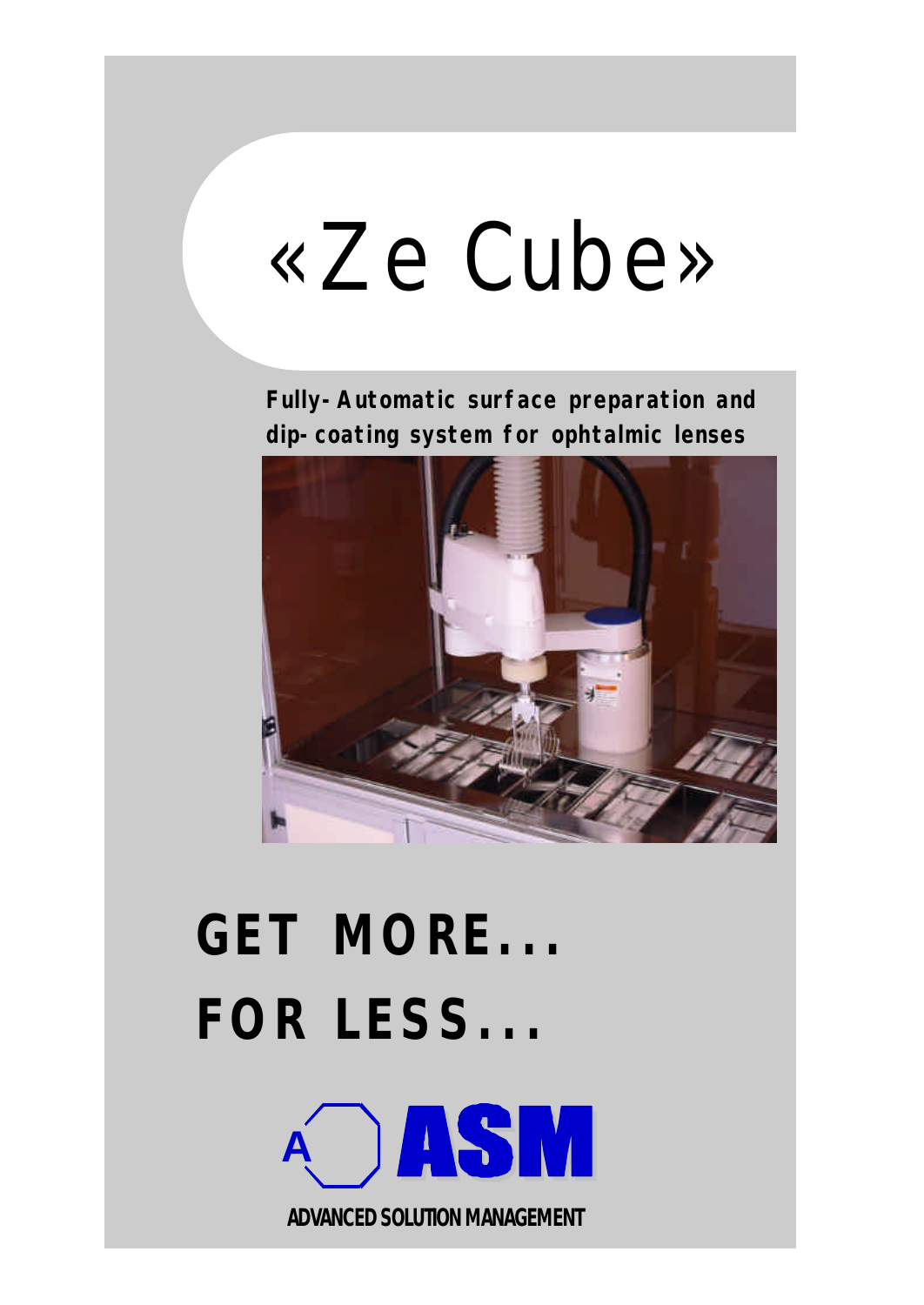**L E S S**



#### **Less space requirement :**

« Ze Cube » requires up to 5 times less space and 12 times less volume for the same productivity in comparison with more conventional equipments (footprint = 1400 x 800 x 2100 mm, L x W x H)

#### **Less installation requirement:**

« Ze Cube » rolls through every door and takes the lift. It requires only single phase electrical power and does not need any extra and costly clean-room or air conditionning system. « Ze Cube » is usually ready to produce in less that 2 hours after uncrating.

**Less operator training requirements:** Even unskilled operators can learn how to use the system within a couple of hours while the controls built in « Ze Cube » offer a true fool-proof operation.

#### **Less maintenance requirements:**

« Ze Cube » uses a highly reliable robot ( with MTBF > 10.000 hours)



User friendly operator's interface, with built-in supervision and datalodging system system

### **ASM, Advanced Solution Management**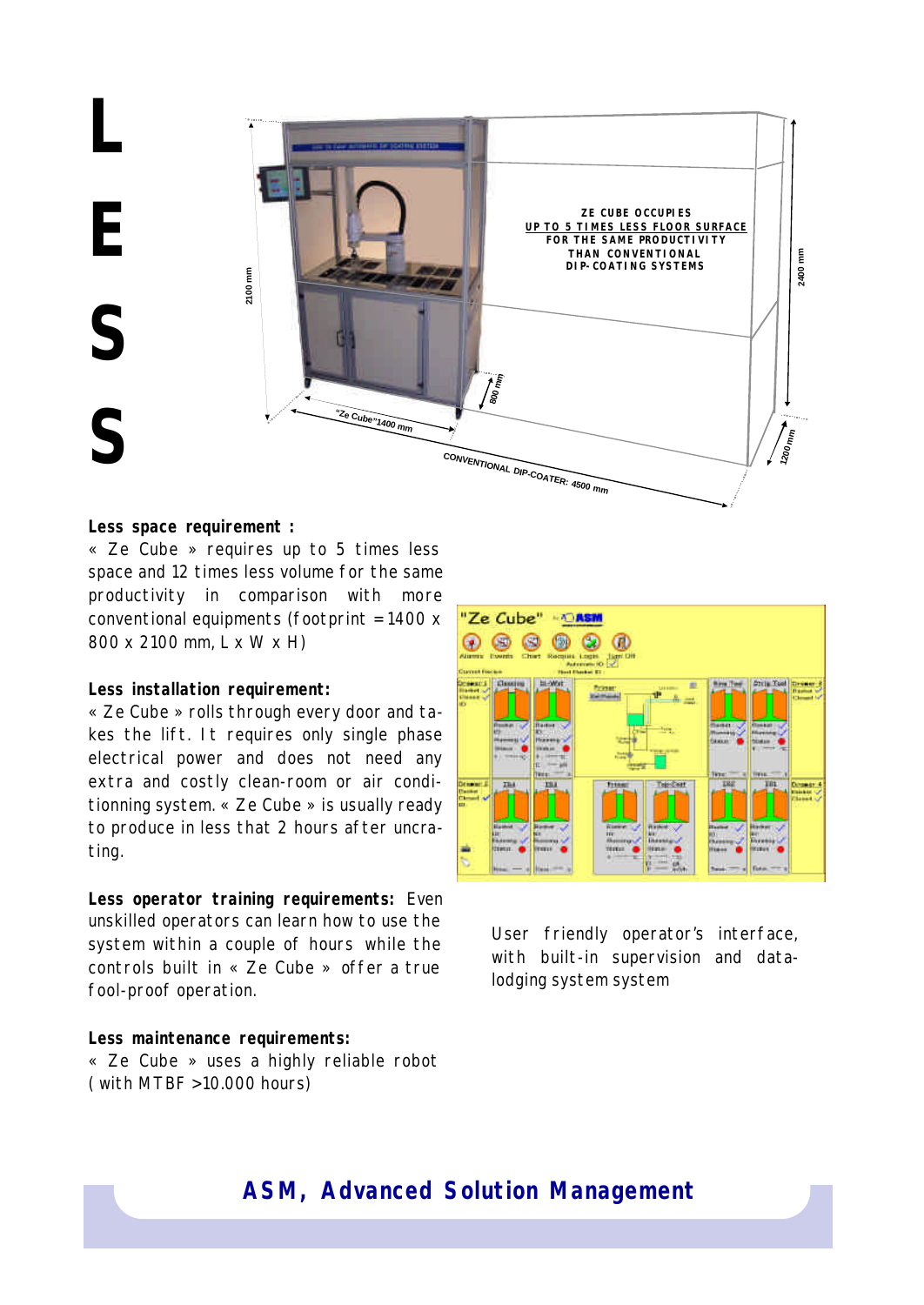

**M O R E**

**More Quality:** from integral Class 100 mini-environment and Class 10 compatible SCARA robot, with optional Temperature and Humidity control.

**More Precision:** 20 µm positionning accuracy on all axis of the robot for a smooth handling of your costly lenses

**More Functionnality:** with built-in Primer + TOP-Coat, Top-Coat only and Clean only processes, as well as a fully independant Tool strip process (STD version only)

More cleaning capability: fully programmable, high power multifrequency ultrasonics ranging up to 1 MHz for ultimate cleanliness.

**More Flexibility :** with our unique « Multiclean » system that allows you to adapt the surface preparation chemistry to your substrates.

**More Control:** on your process from the integral, Windows based supervision system with color touch-screen with built-in ASM 2000 in-line coating controler for optimum reproducibility

**More Process recipies:** the only limitation of the number of different processes is the space on the hard disk.

**More Trackability:** for each batch of lenses with builtin historics and charts, allowing you to retrieve all the required infos from an «Access » type data-base.

**More reliability:** from a rugged architecture using only high quality industrial components



The built-in ASM 2000 in line controler eliminates all need for operator's intervention on the coating tanks



## **ASM, Advanced Solution Management**